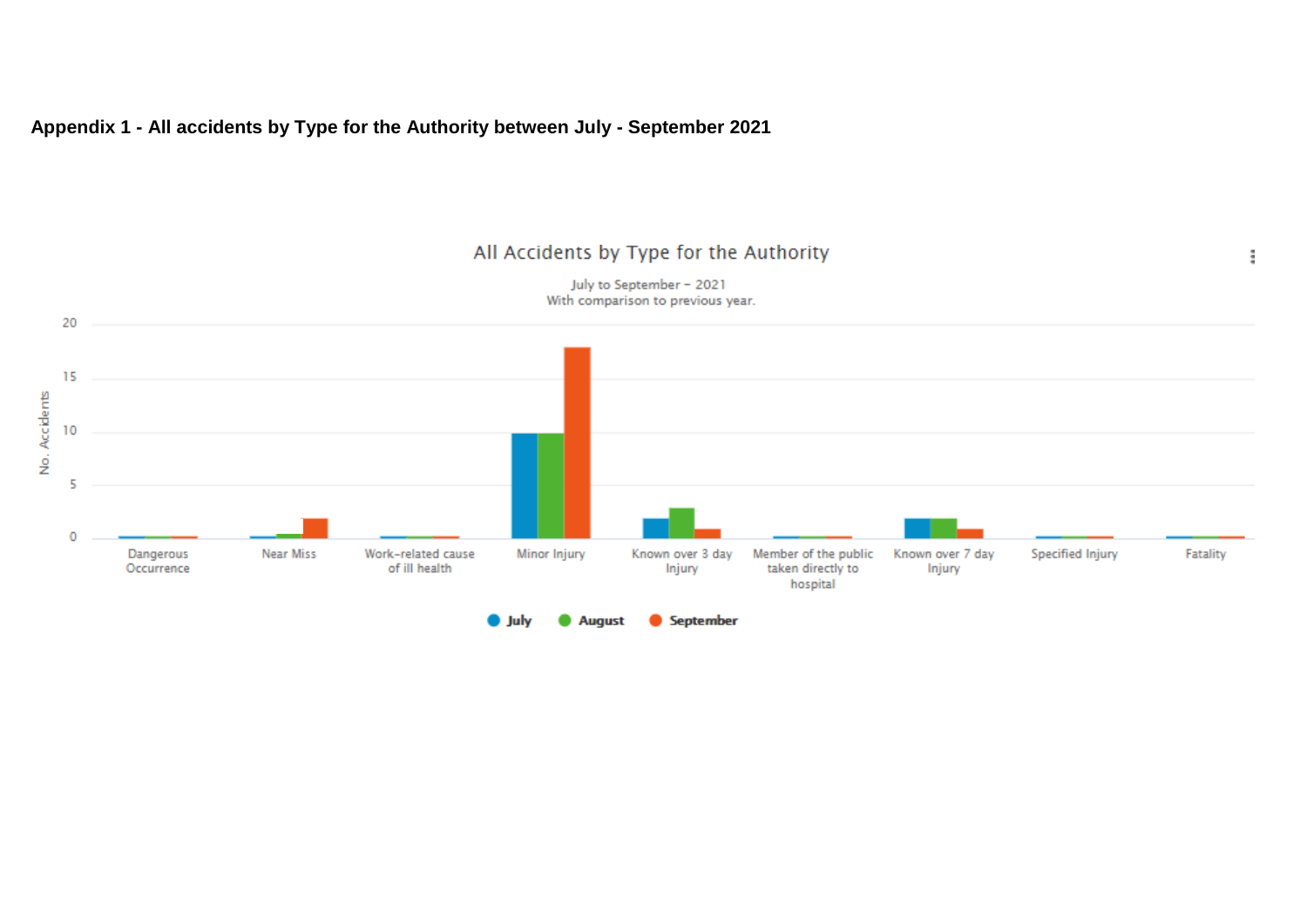## **Appendix 2 - All accidents by Type for the Authority between April - June 2021**

# All Accidents by Type for the Authority

April to June - 2021

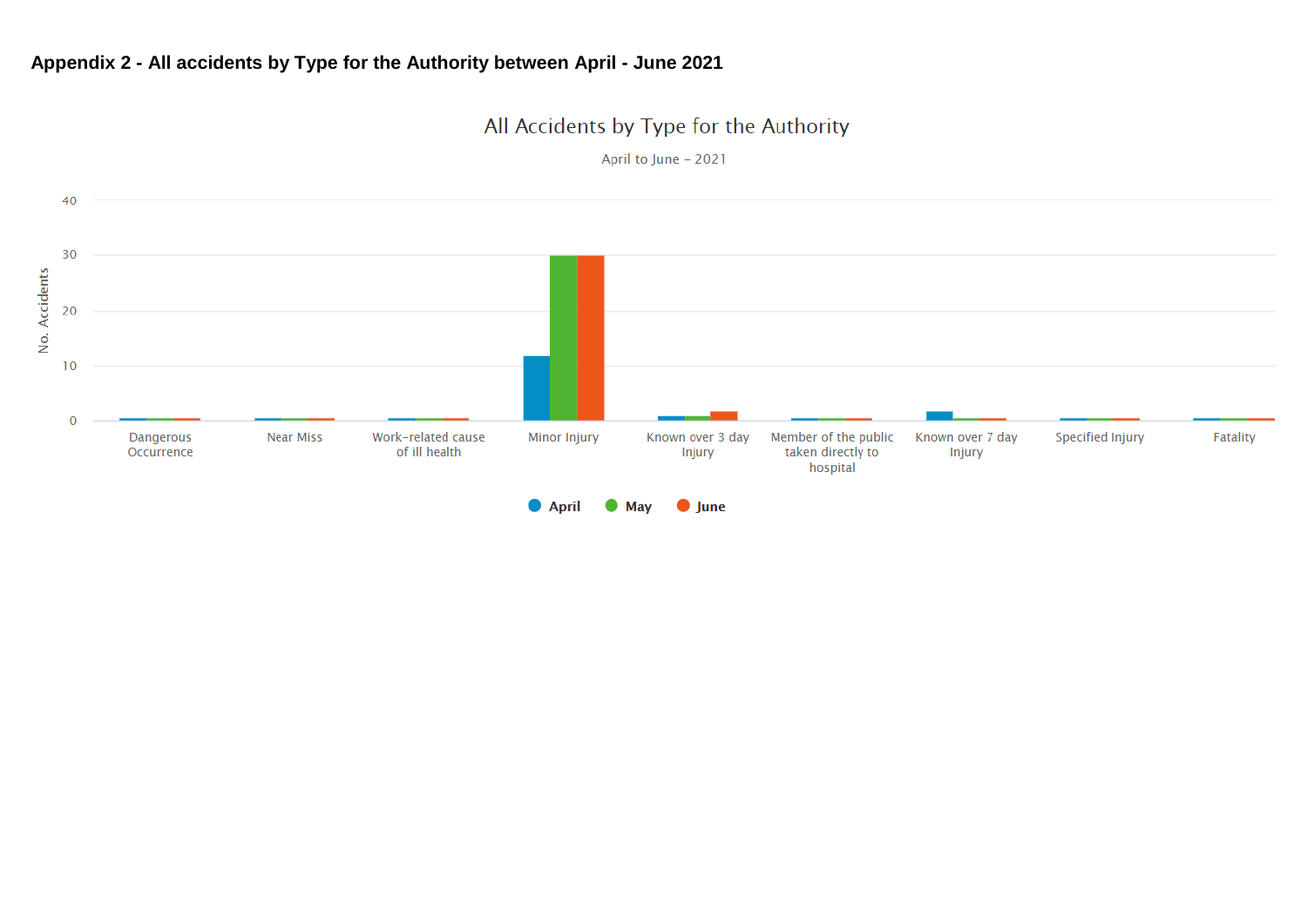$\equiv$ 



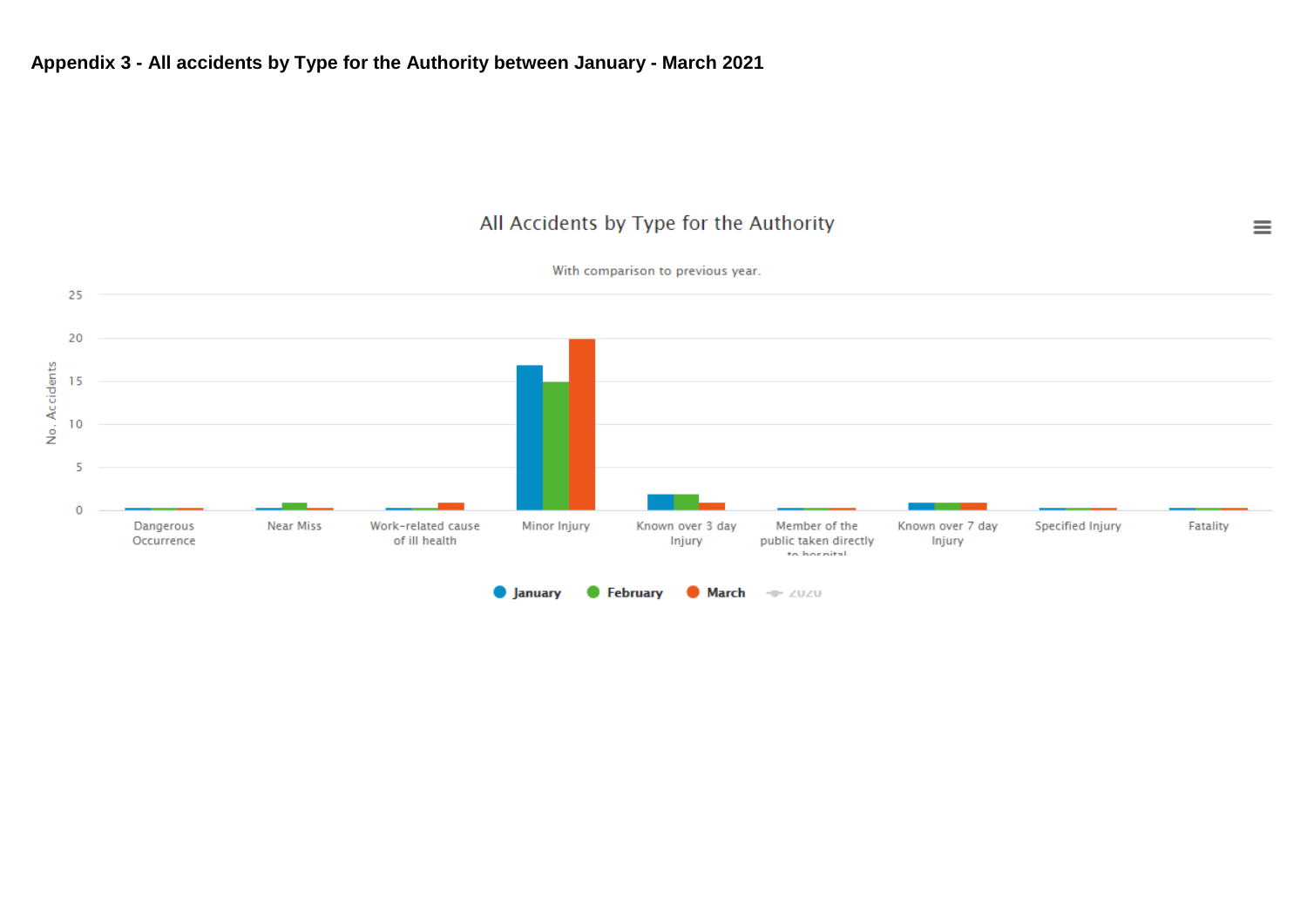## **Appendix 4 - All accidents by Type for the Authority between October – December 2020**

## All Accidents by Type for the Authority



occoper to pecumpure about With comparison to previous year.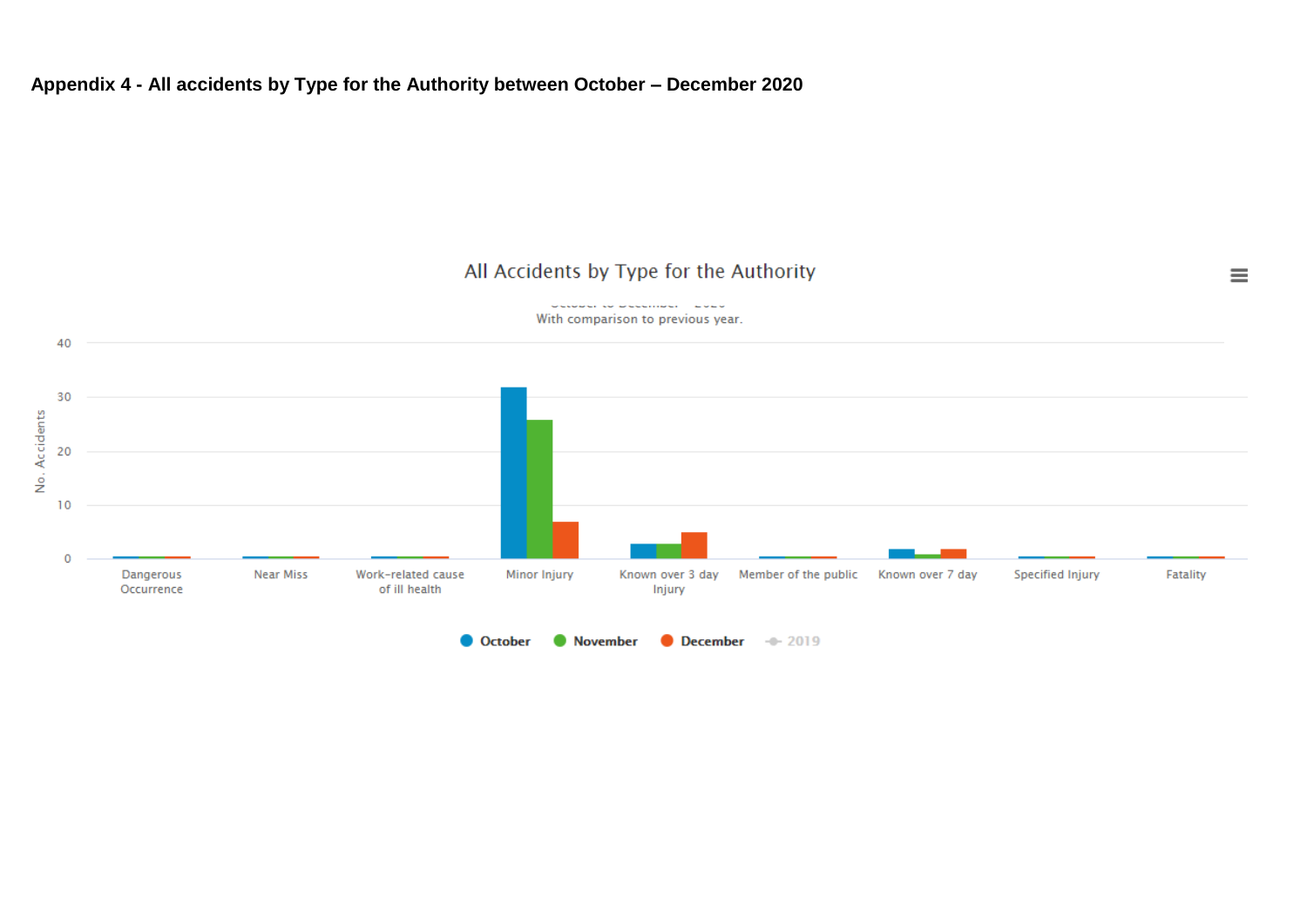### **Appendix 5 – RIDDOR reportable accidents by Type and Directorate between July - September 2021**



CCBC Communities CCBC Education and Corporate Services CCBC Social Services and Housing C Not Applicable + 2020

 $\equiv$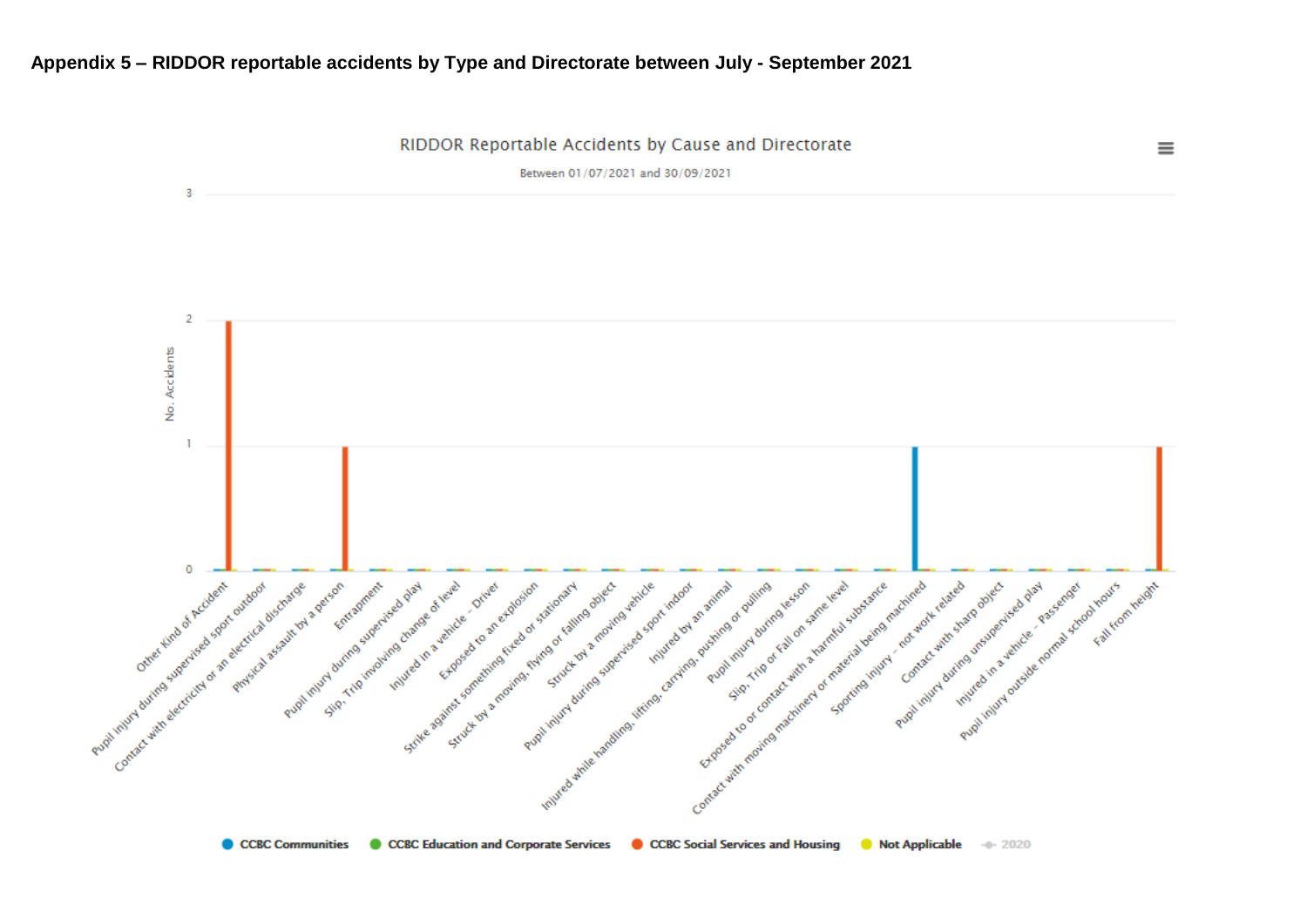### **Appendix 6 – RIDDOR reportable accidents by Type and Directorate between April - June 2021**



**Appendix 7 – RIDDOR reportable accidents by Type and Directorate between January - March 2021**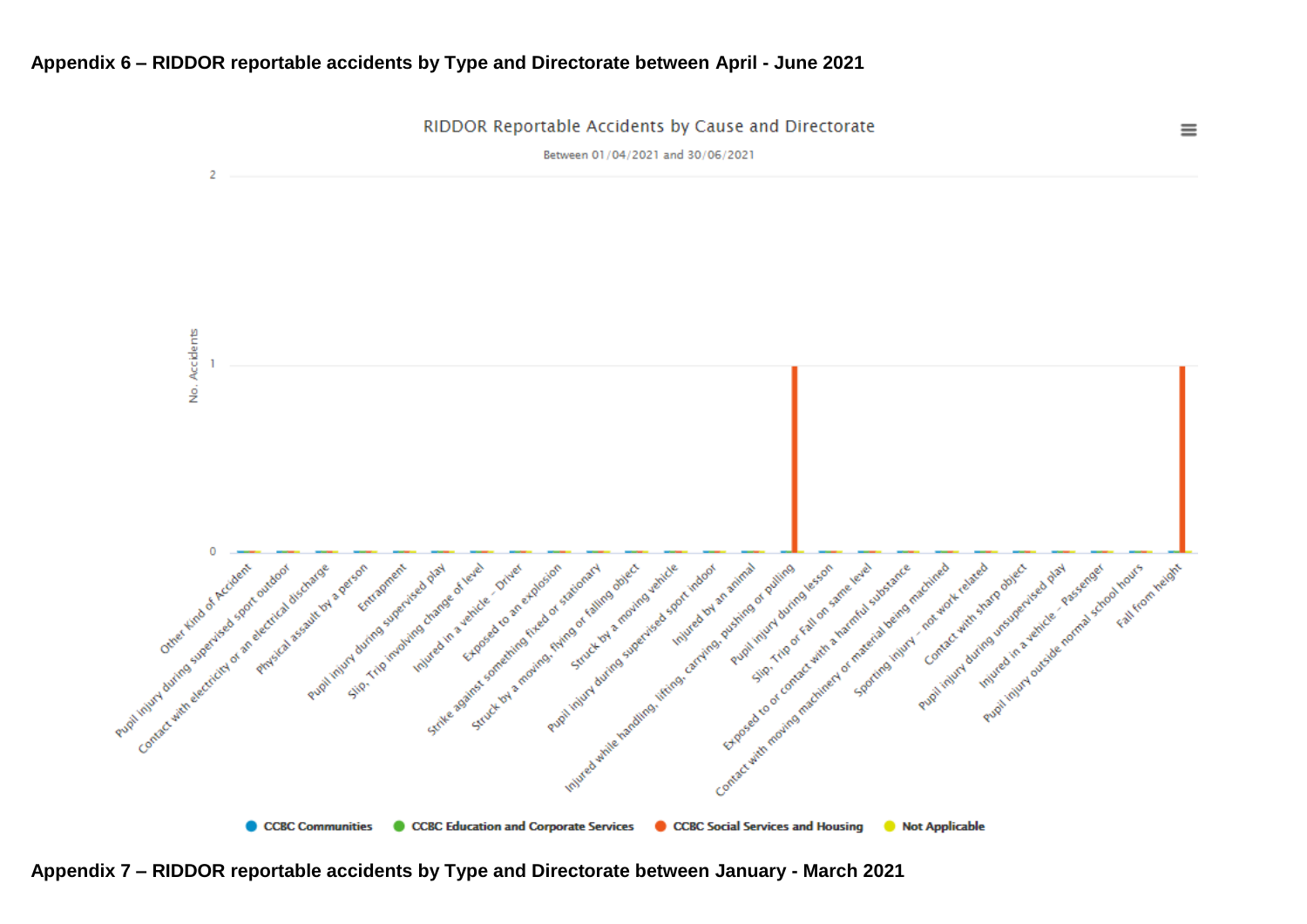

#### RIDDOR Reportable Accidents by Cause and Directorate

 $\equiv$ 

CCBC Communities CCBC Education and Corporate Services CCBC Social Services and Housing C Not Applicable -0-2020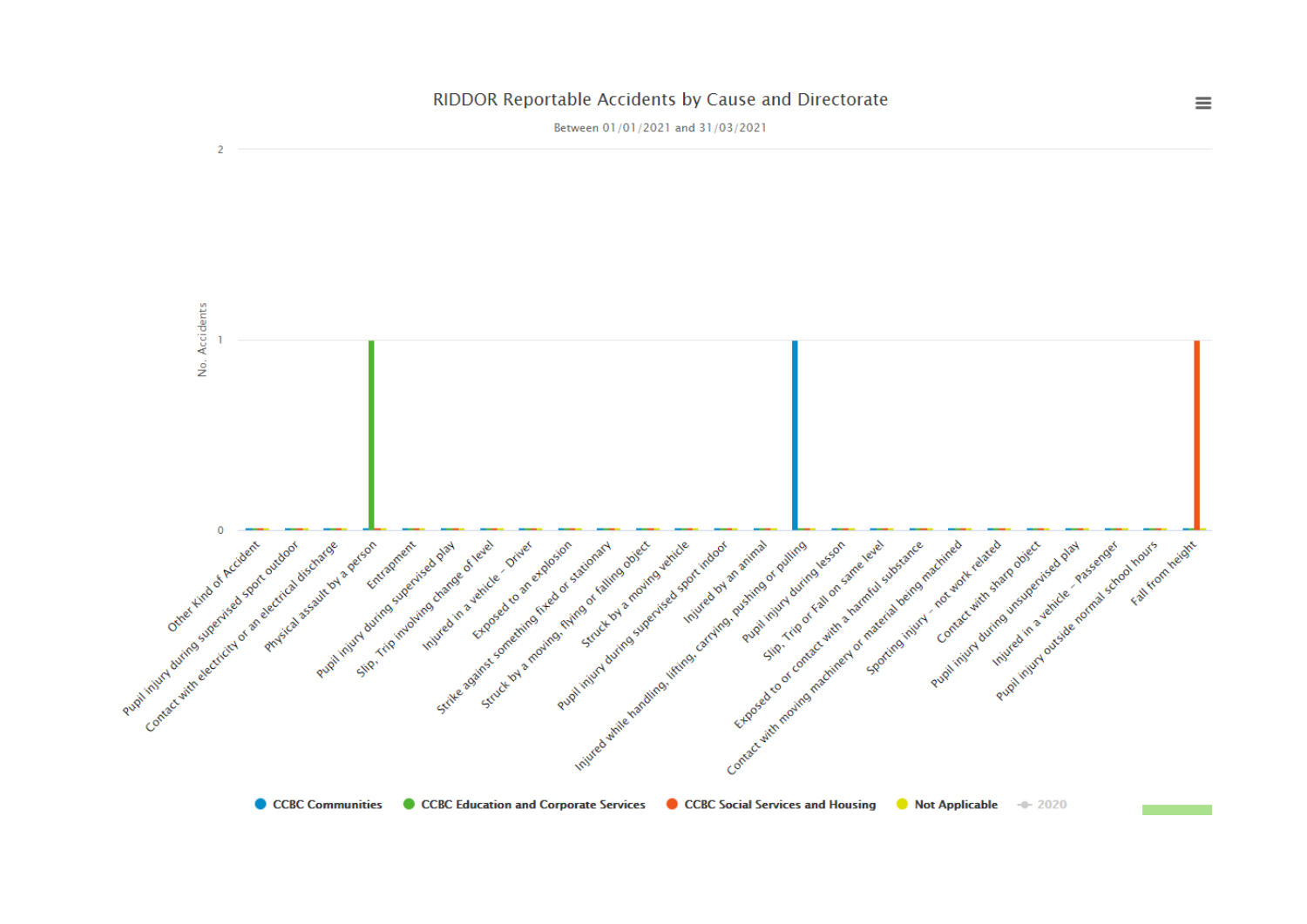#### **Appendix 8 – RIDDOR reportable accidents by Type and Directorate between October – December 2020**

-3  $\overline{2}$ No. Accidents  $\mathbf{I}$ Contact with moving the divine in the formation in contact with the state of contact with a little of production in the state of the state of the state of the state of the state of the state of the state of the state of th Pupilities of satirday and the superior of the state of the original contraction of the state of the state of the state of the state of the state of the state of the state of the state of the state of the state of the stat Pupil injuri during subscritting of a sport outdoor Contact with electricity of an electricial assembly evaluated Science of level of the prime in structure of the prime of the prime of the prime of the prime of the prime of the prime of the prime of the prime of the prime of the prime of the prime of the prime of the prime of the pri Steve of privation for stationary and the stationary Pupilihing driving supering a right of the Parties of the Parties of the Parties of the Parties of the Parties of the Parties of the Parties of the Parties of the Parties of the Parties of the Parties of the Parties of the Putition in the defender of the control control in the limit of the limit of the processes of the control of the control of the limit of the limit of the control of the control of the control of the control of the control  $\circ$ Pupil routing to the pupil result of the room Pupil injury during superised parties s decant completed and a verdice of the state of the state of the state of the state of the state of the state of the state of the state of the state of the state of the state of the state of the state of the state of the Freehouteval deriver and work diving under the contract with sharp of Principles discharge exercise Injured in a vehicle of vere and elated and proceed as plant street of the street Floor Hours (Street Asset

RIDDOR Reportable Accidents by Cause and Directorate

Between 01/10/2020 and 31/12/2020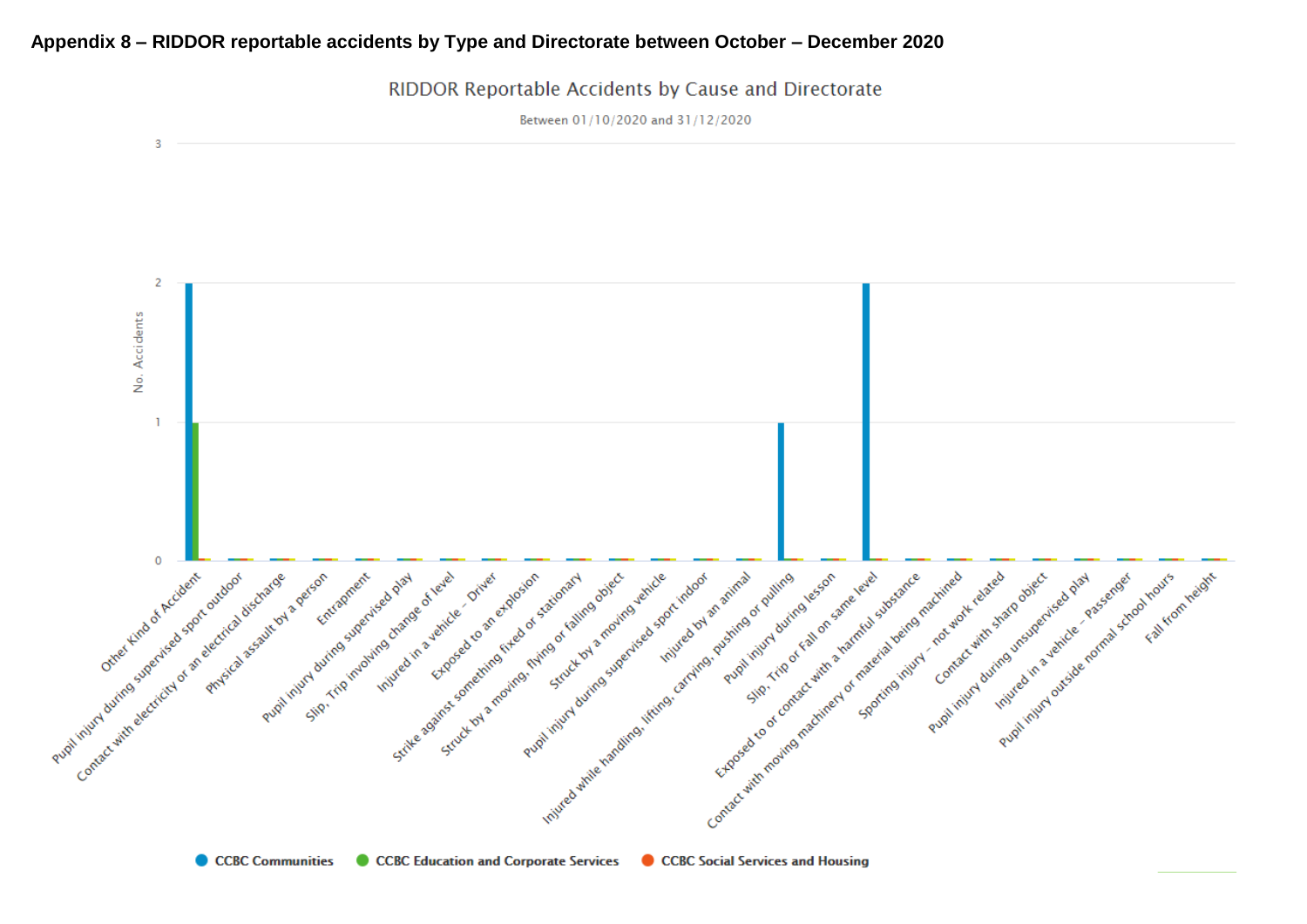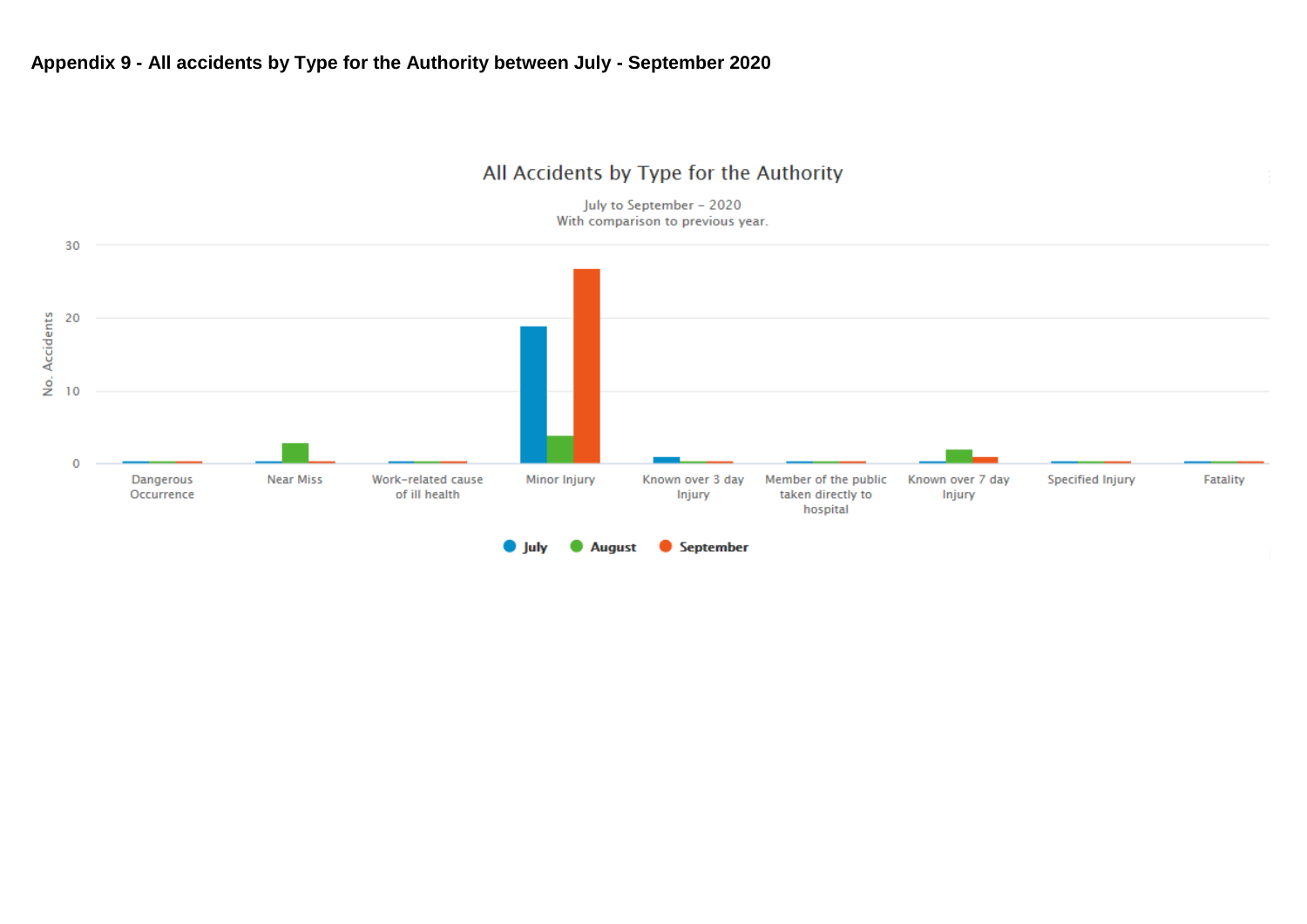

Ť



Mav

**April** 

 $\n *lune*\n*-* 2019\n$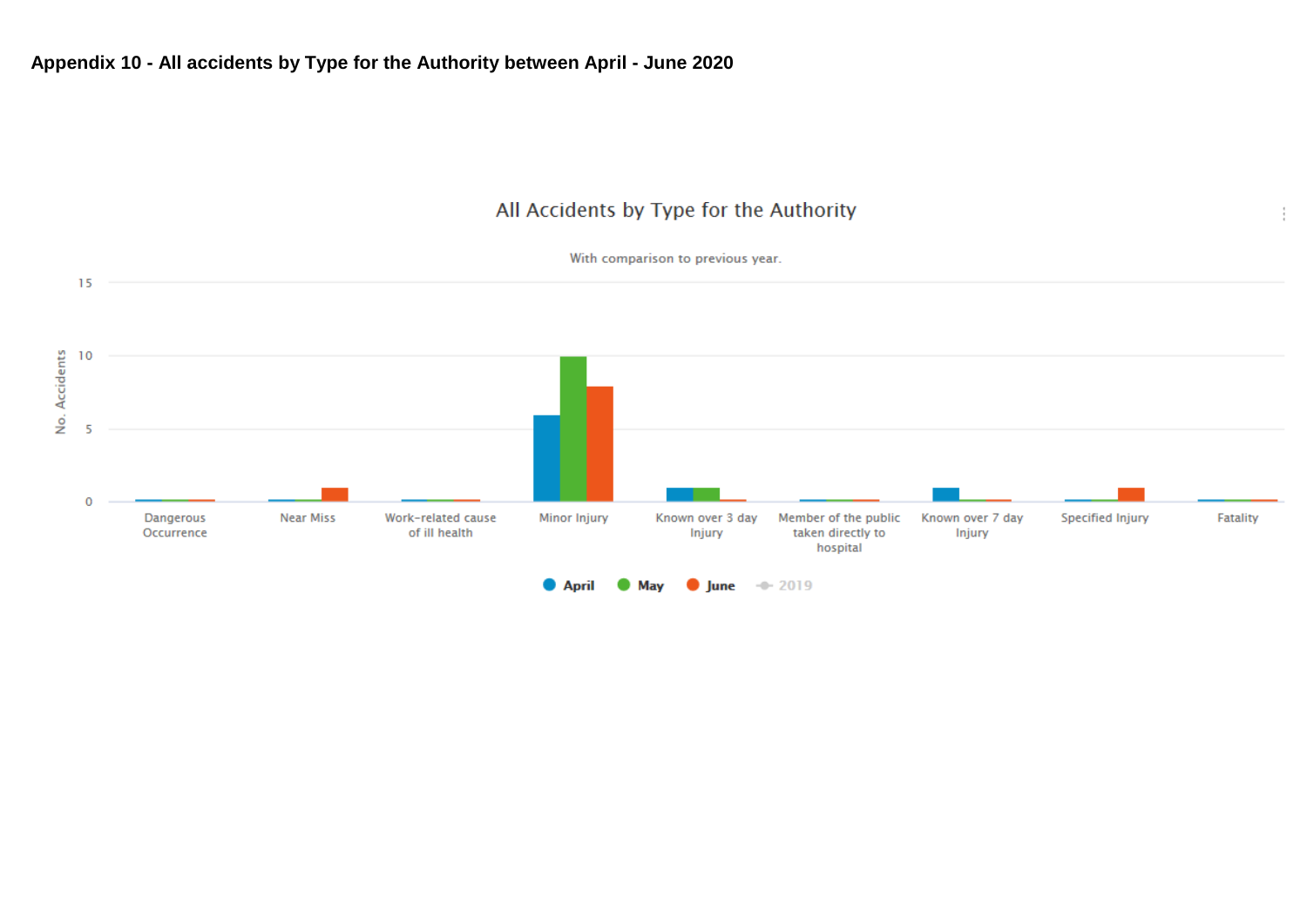## **Appendix 11 - All accidents by Type for the Authority between January – March 2020**

## All Accidents by Type for the Authority

**Contract Article Connor** 

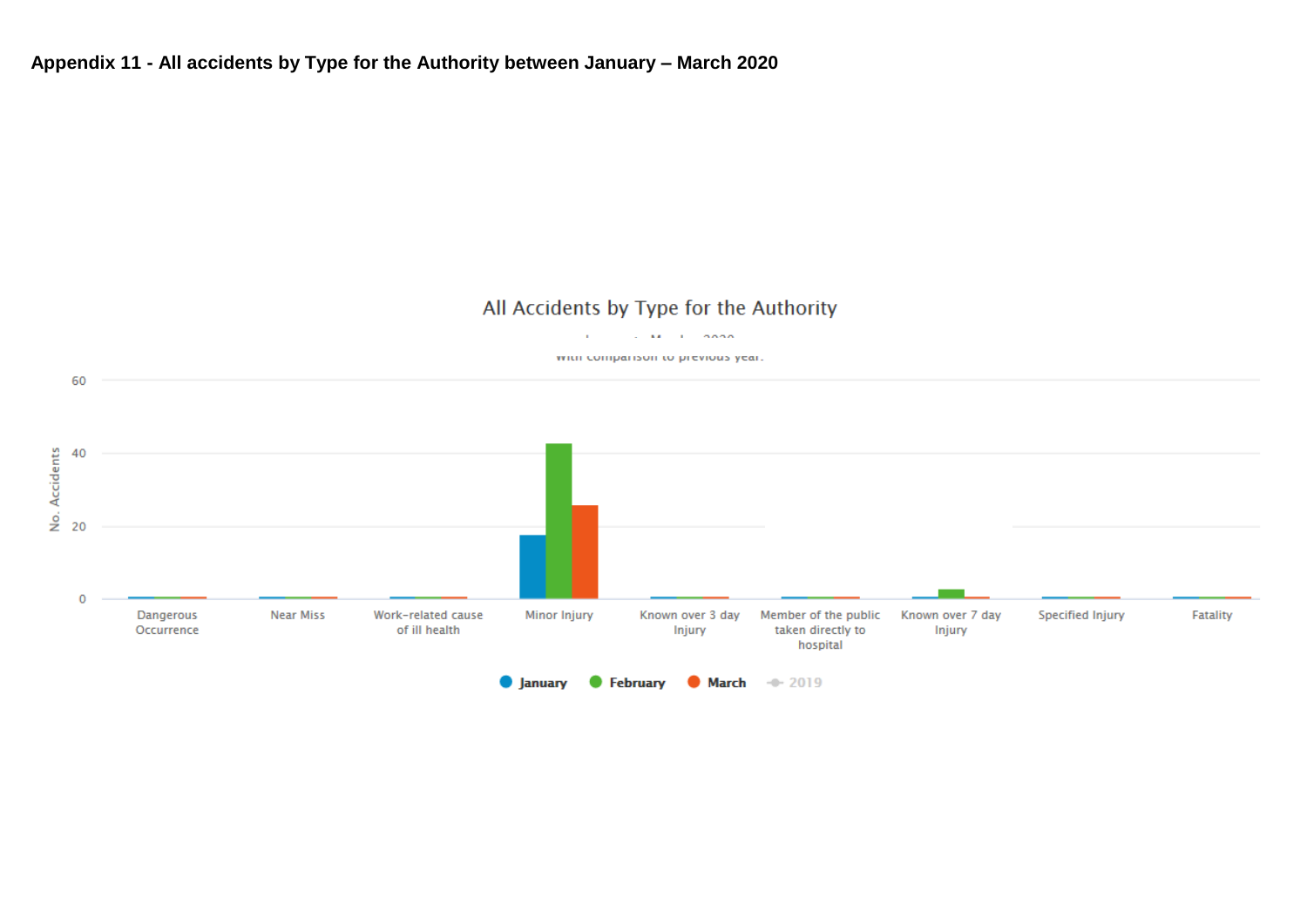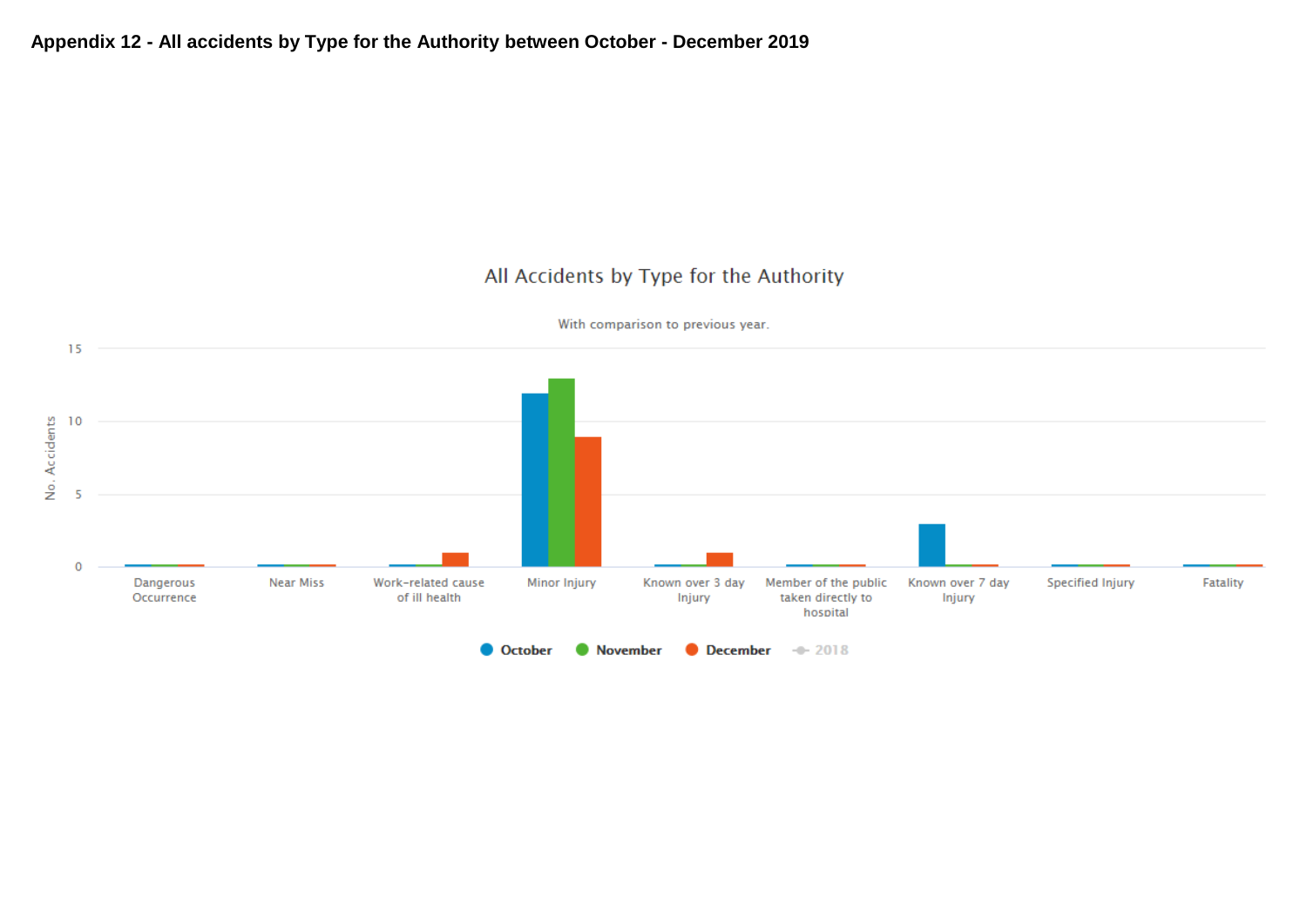÷

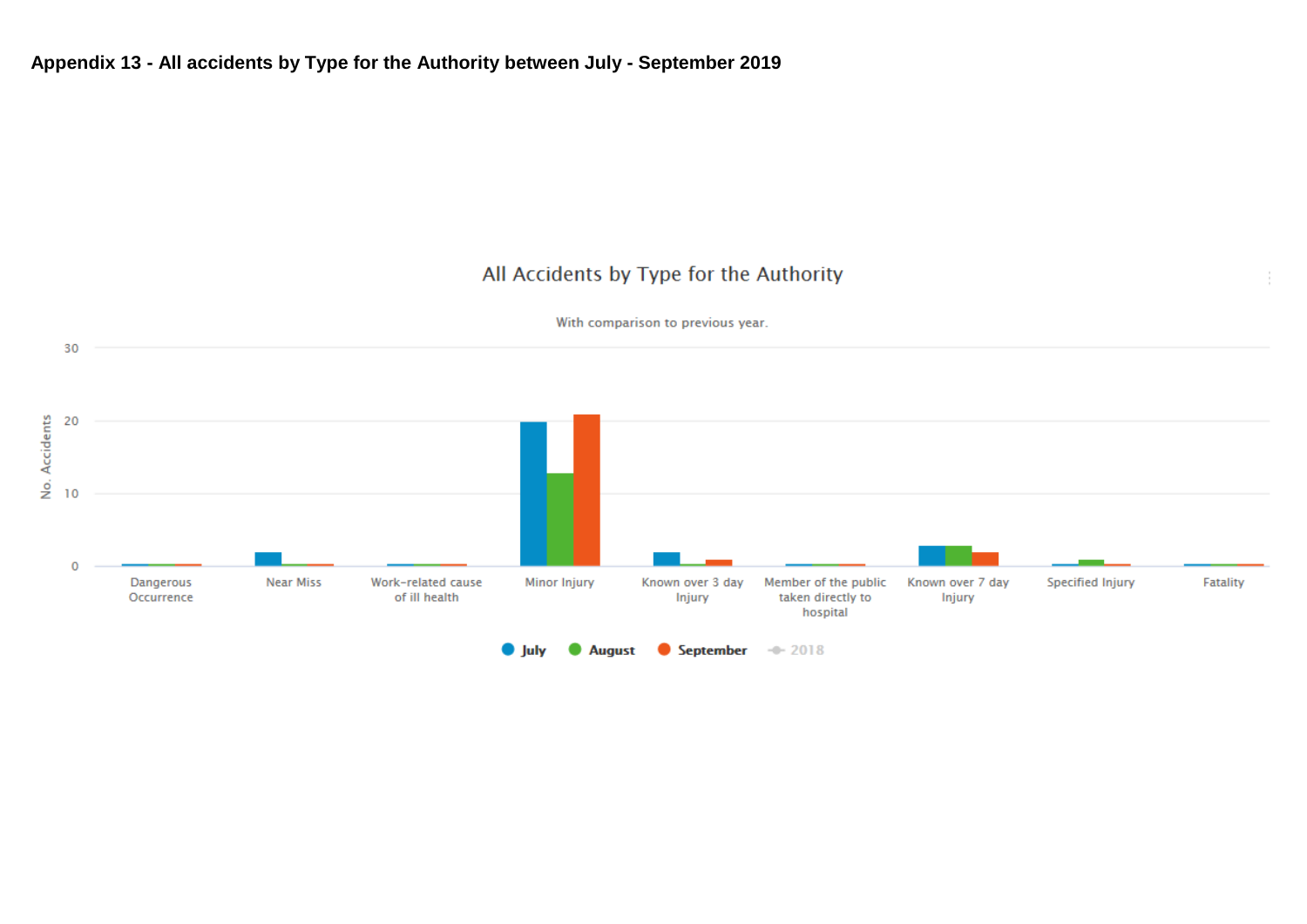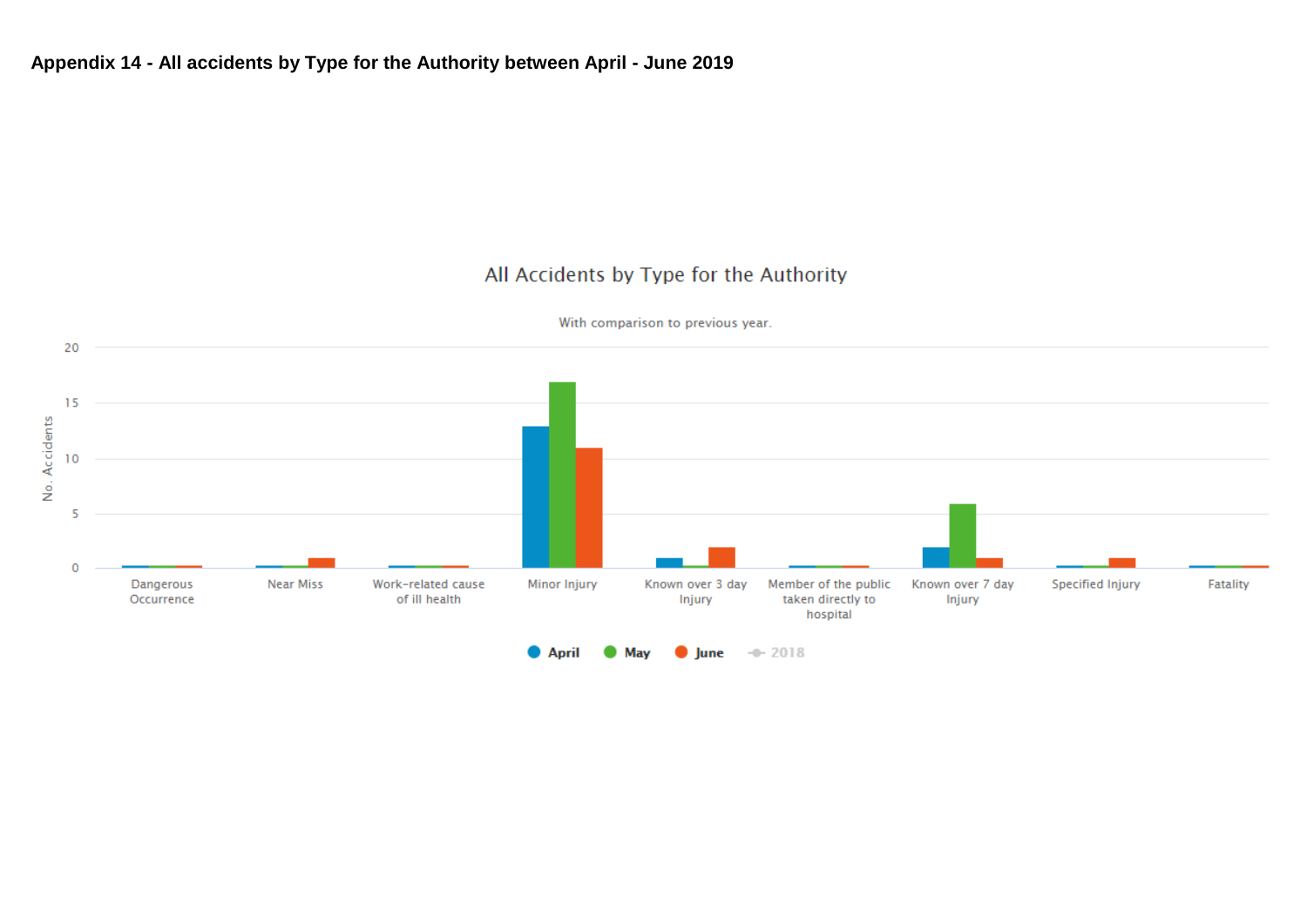### **Appendix 15 – RIDDOR reportable accidents by Type and Directorate between July - September 2020**

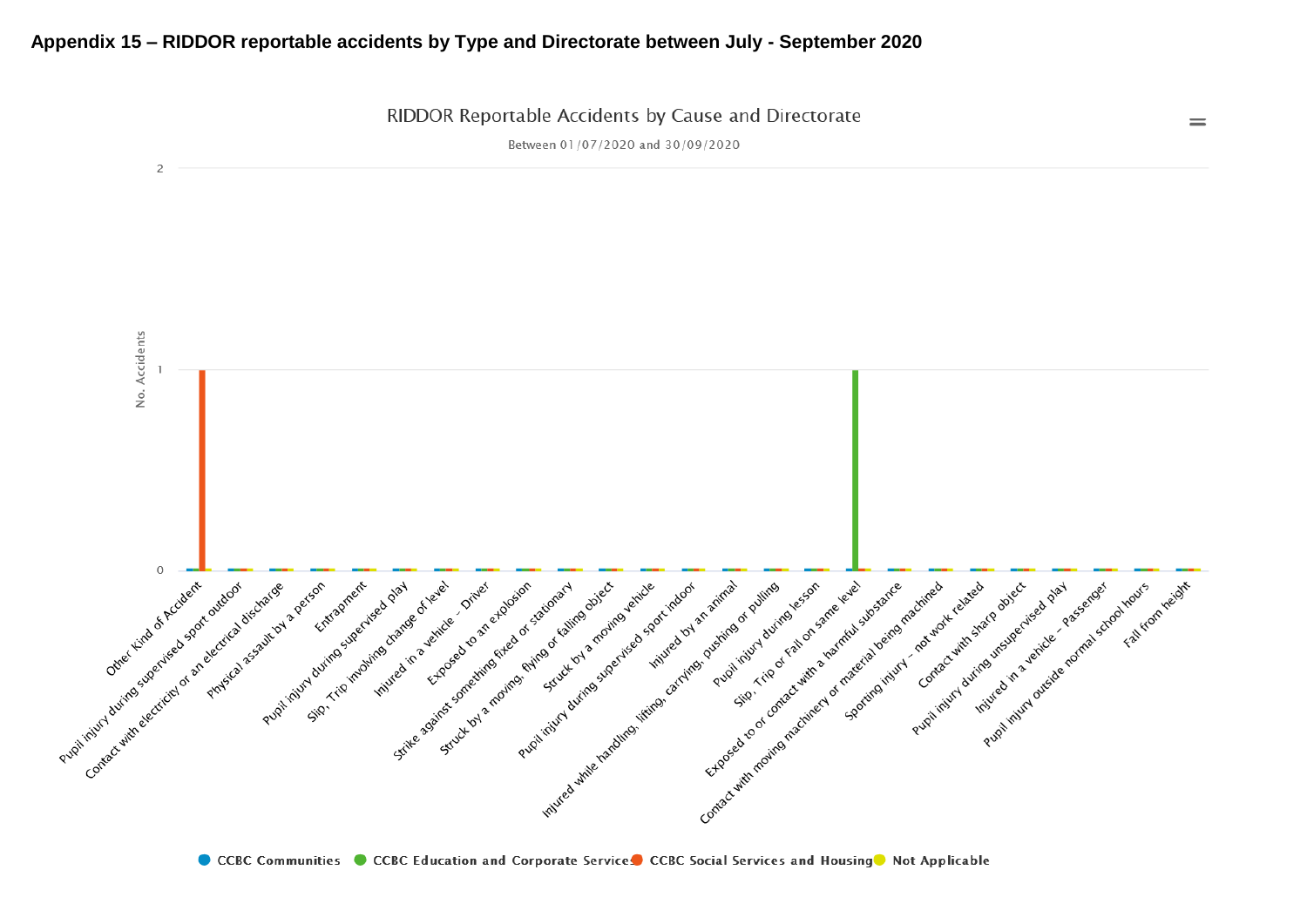#### **Appendix 16 – RIDDOR reportable accidents by Type and Directorate between April – June 2020**

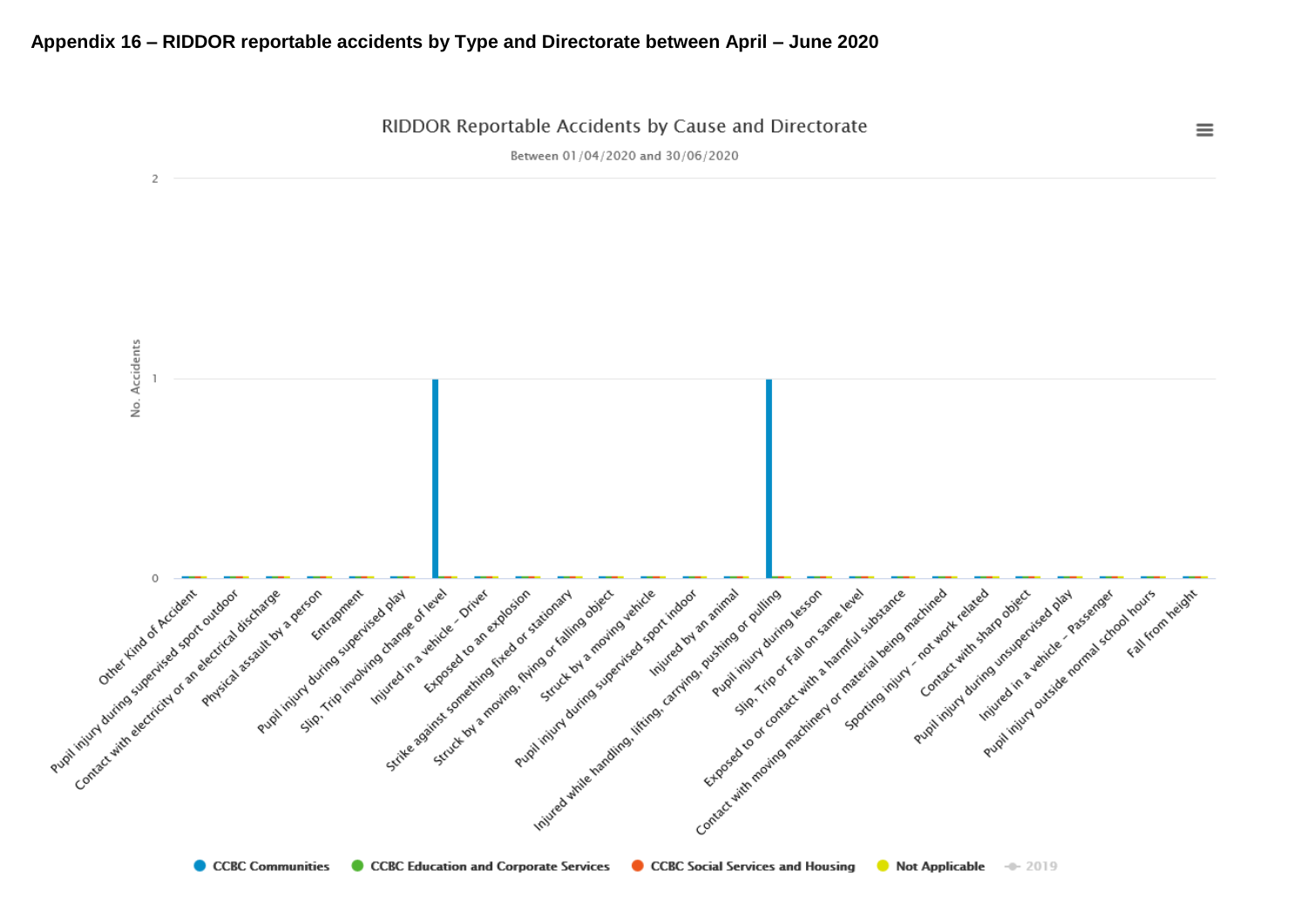**Appendix 17 – RIDDOR reportable accidents by Type and Directorate between January - March 2020**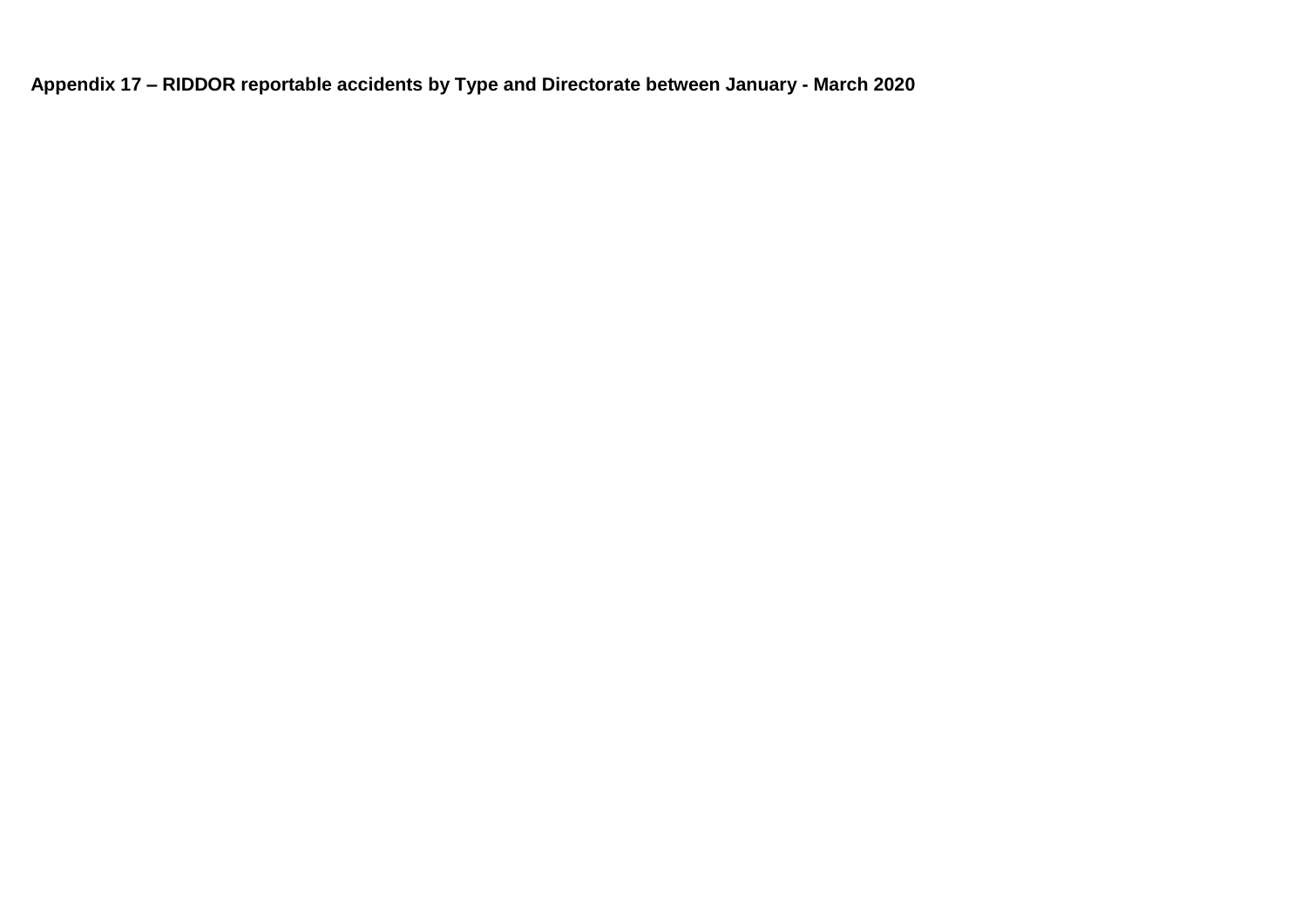### RIDDOR Reportable Accidents by Cause and Directorate

Between 01/01/2020 and 31/03/2020



CCBC Communities CCBC Education and Corporate Services CCBC Social Services and Housing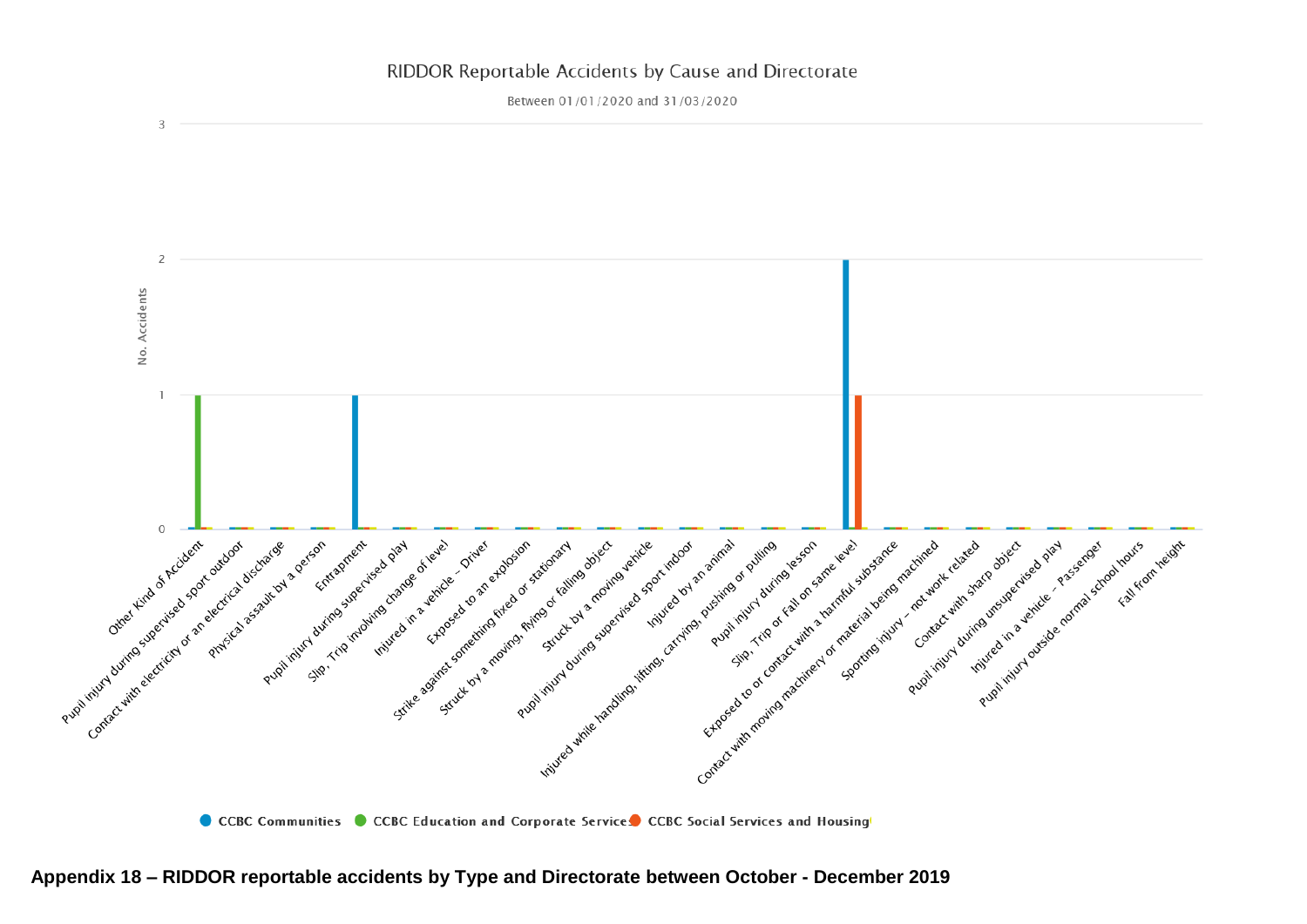#### RIDDOR Reportable Accidents by Cause and Directorate

Between 01/10/2019 and 31/12/2019



CCBC Communities CCBC Education and Corporate Services CCBC Social Services and Housing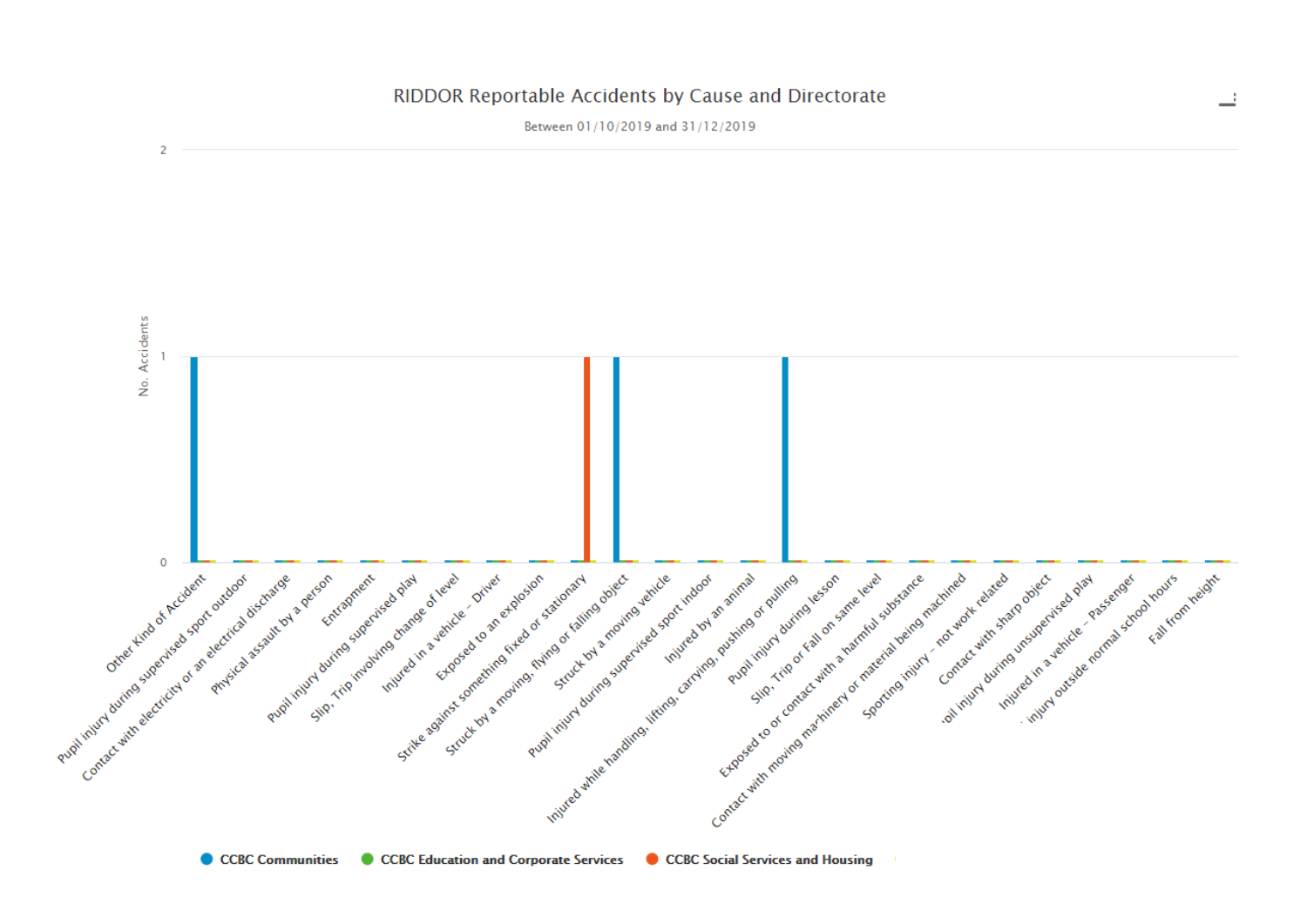### **Appendix 19 RIDDOR reportable accidents by Type and Directorate between July - September 2019**